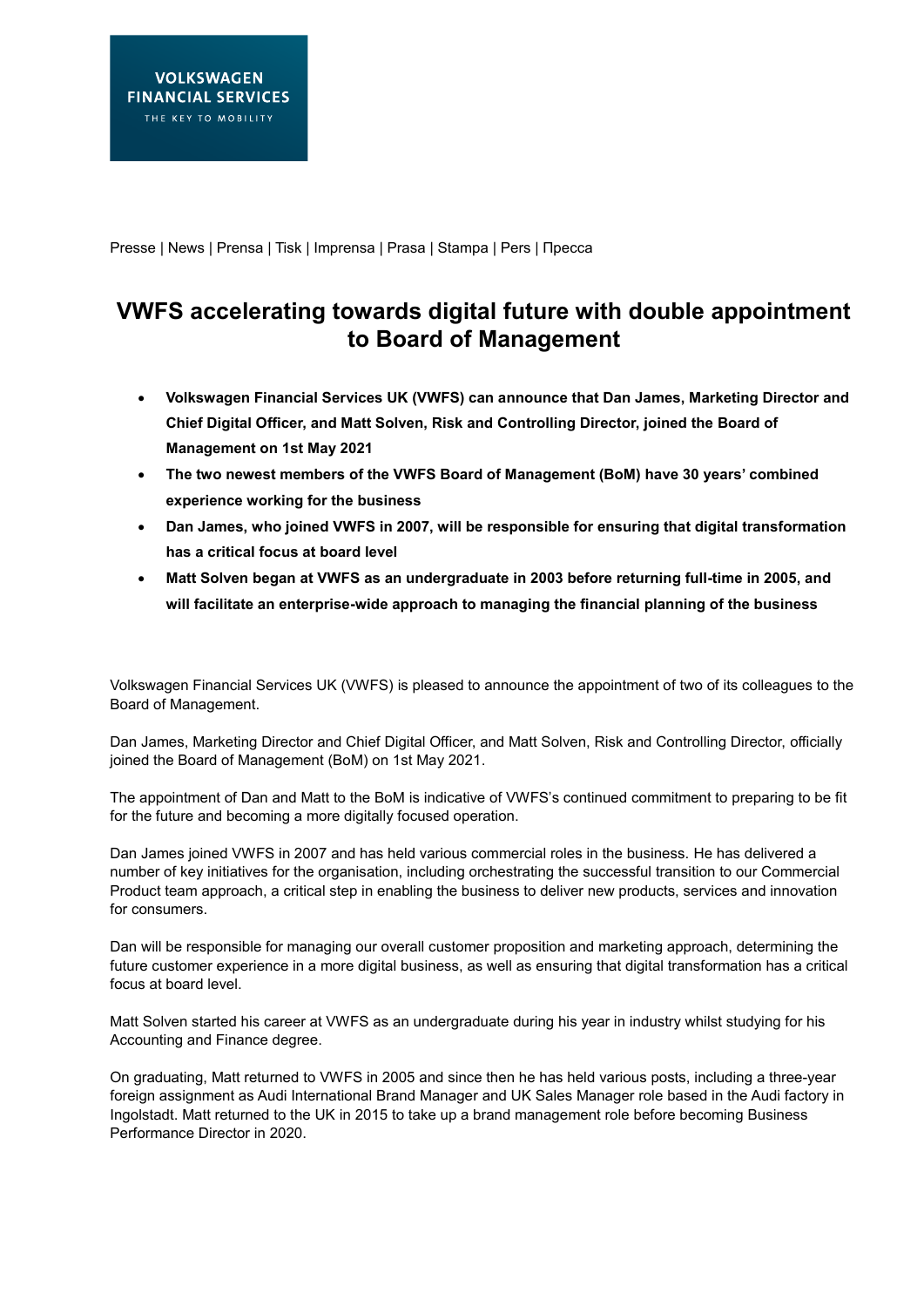Matt will oversee an enterprise-wide view of VWFS profitability and planning, resulting in greater efficiency, transparency and streamlining complex processes.

**Mike Todd, CEO at VWFS**, said: "I'm thrilled to be welcoming Dan and Matt to the Board of Management and I believe their appointment is a perfect endorsement of the way that our business develops talent and showcases the opportunity for people to progress within the organisation. It's always a pleasure to see colleagues do well, and it's a great testament to their hard work and dedication that Dan and Matt have been promoted to these very senior roles. It's really important for us to focus on our future and to ensure that we are set up to achieve our strategic goals, which is why we have taken the opportunity to evaluate the current structure of the VWFS Board of Management. I'm really looking forward to working more closely with both colleagues as we continue our journey towards becoming a trend-setting digital operation that puts the customer at the heart of everything we do."

**Dan James, Marketing Director and Chief Digital Officer at VWFS**, added: "I'm very happy to have been appointed to the Board of Management and I'd like to thank everyone at VWFS who has supported me throughout my career. What makes this company so special is that we really value the people we work with and the opportunity to promote colleagues within the organisation has become commonplace. Having been with the business since 2007, I've seen the company grow and evolve into the leading finance provider that we are today and I'm very positive about the road ahead for VWFS. This is a really proud moment for me personally, but it's also a very exciting time to be a part of this business as we develop our people, products and digital capability so that we can continue to put our customers at the heart of our business and achieve our ambitious goals."

**Matt Solven, Risk and Controlling Director at VWFS**, said: "I'm extremely proud to have been promoted to the Board of the company that I joined as an undergraduate more than 15 years ago. I'm not quite sure where that time has gone, but I know that it's been a brilliant journey and one that I have thoroughly enjoyed. VWFS is brimming with so many talented people and I feel very lucky to have worked with lots of innovative, forwardthinking colleagues over the years. I can't wait to get started with the next step of my VWFS journey as we start to establish ourselves as a business with a truly digital presence and I'm in no doubt that together we will achieve our strategic goals as a business."

## **ENDS**

**Contact:**  Volkswagen Financial Services UK | PR Sam Balls Phone: +44 (0) 7385426618 Sam.balls@vwfs.co.uk <https://customer.vwfs.co.uk/volkswagen-financial-services-uk/media.html>

## **Information for editors:**

Volkswagen Financial Services are a business division of the Volkswagen AG group of companies and comprise Volkswagen Financial Services AG along with its associated companies, Volkswagen Bank GmbH, Porsche Financial Services, and the financial services companies in the USA and Canada that belong directly or indirectly